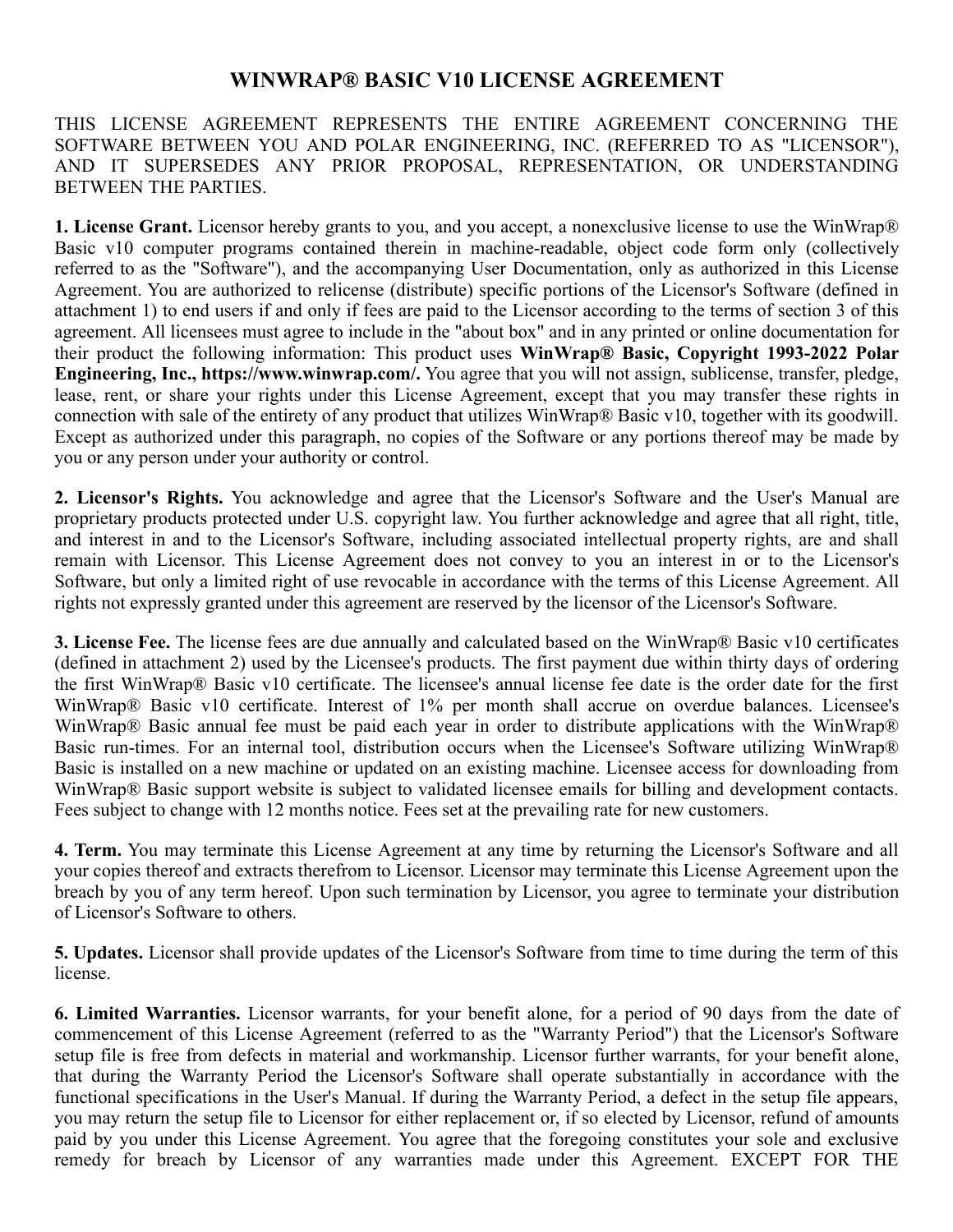WARRANTIES SET FORTH ABOVE, THE THE SOFTWARE CONTAINED THEREIN, ARE LICENSED "AS IS," AND LICENSOR DISCLAIMS ANY AND ALL OTHER WARRANTIES, WHETHER EXPRESSED OR IMPLIED, INCLUDING, WITHOUT LIMITATION, ANY IMPLIED WARRANTIES OF MERCHANTABILITY OR FITNESS FOR A PARTICULAR PURPOSE. YOU, THE LICENSEE, ARE ASSUMING THE ENTIRE RISK AS TO THE QUALITY OF PERFORMANCE WITH RESPECT TO THE SOFTWARE AND THE SOFTWARE CONTAINED THEREIN, EXCEPT AS SPECIFICALLY PROVIDED IN THIS AGREEMENT.

**7. Limitation of Liability.** LICENSOR'S CUMULATIVE LIABILITY TO YOU OR ANY OTHER PARTY FOR ANY LOSS OR DAMAGES RESULTING FROM ANY CLAIMS, DEMANDS, OR ACTIONS ARISING OUT OF OR RELATING TO THIS AGREEMENT SHALL NOT EXCEED THE LICENSE FEE PAID TO LICENSOR FOR THE USE OF THE SOFTWARE. IN NO EVENT SHALL LICENSOR BE LIABLE FOR ANY INDIRECT, INCIDENTAL, CONSEQUENTIAL, SPECIAL, OR EXEMPLARY DAMAGES (INCLUDING, WITHOUT LIMITATION, DAMAGES FOR LOSS OF BUSINESS PROFITS, BUSINESS INTERRUPTION, LOSS OF BUSINESS INFORMATION, OR OTHER PECUNIARY LOSS), EVEN IF LICENSOR HAS BEEN ADVISED OF THE POSSIBILITY OF SUCH DAMAGES. SOME STATES DO NOT ALLOW THE LIMITATION OR EXCLUSION OF LIABILITY FOR INCIDENTAL OR CONSEQUENTIAL DAMAGES, SO THE ABOVE LIMITATION OR EXCLUSION MAY NOT APPLY TO YOU.

**8. Trademark. WINWRAP**, and the associated **Design Mark** are trademarks of Licensor. No right, license, or interest to such trademarks is granted hereunder, and you agree that no such right, license, or interest shall be asserted by you with respect to such trademarks.

**9. Notice to Federal Government Customers.** The Licensor's Software is commercial computer software under Federal Acquisition regulations, and is provided only under the Restricted Rights of the Federal Acquisition Regulations applicable to commercial computer software provided at private expense. The use, duplication, or disclosure by the Government is subject to restrictions set forth in subdivision (c)(i)(ii) of the Rights in Technical Data and Computer Software clause at 252.227-7013.

**10. Governing Law.** This License Agreement shall be construed and governed in accordance with the laws of the State of Alaska.

**11. Costs of Litigation.** If any action is brought by either party to this License Agreement against the other party regarding the subject matter hereof, the prevailing party shall be entitled to recover, in addition to any other relief granted, reasonable attorney fees and expenses of litigation.

**12. Entire Agreement.** This License Agreement constitutes the entire agreement and understanding between the parties and supersedes any prior agreements, representations, or understandings, whether oral or written, relating to the Licensor's Software.

**13. Severability.** Should any term of this License Agreement be declared void or unenforceable by any court of competent jurisdiction, such declaration shall have no effect on the remaining terms hereof.

**14. No Waiver.** The failure of either party to enforce any rights granted hereunder or to take action against the other party in the event of any breach hereunder shall not be deemed a waiver by that party as to subsequent enforcement of rights or subsequent actions in the event of future breaches.

## **Attachment 1: Relicensable Portion of Licensor's Software (WinWrap® Basic v10)**

The relicensable portion of WinWrap® Basic v10 is:

ww10\_32w.dll, ww10\_c32.ocx, ww10\_64.dll, ww10\_c64.ocx, ww10\_net.dll, ww10\_wpf.dll, ww10\_azw.dll, ww10\_v90.chm, ww10\_v90.cnt, ww10\_v90.hlp, ww10\_com.chm, ww10\_com.cnt, ww10\_com.hlp, ww10\_net.chm, ww10\_000.chm, ww10\_000.cnt, ww10\_000.hlp, ww10@000.dll, ww10@chs.dll,